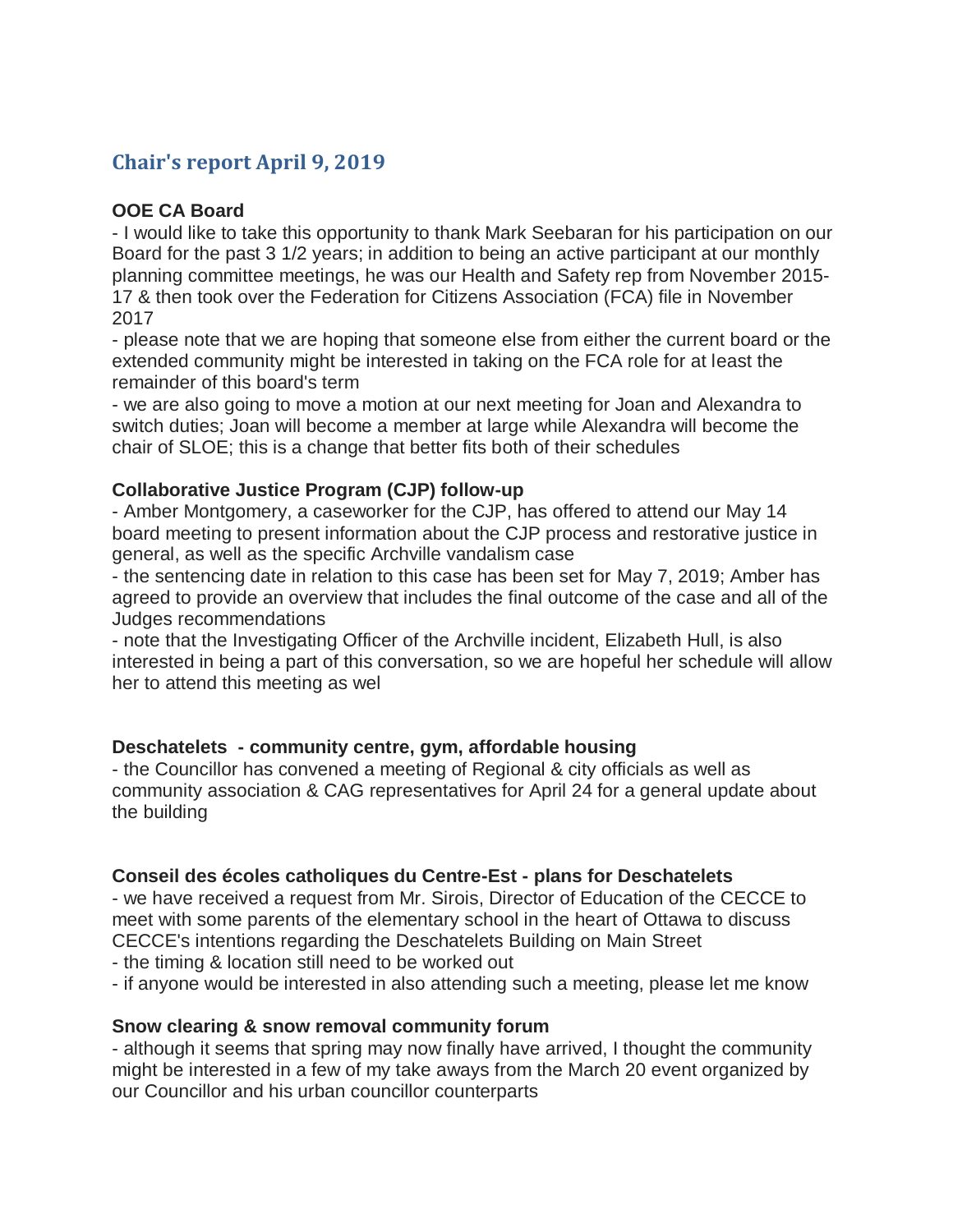- this was a well attended event, with staff providing information on current winter maintenance quality standards (first developed in 2003 & have not been updated since then) & then responding to the many questions posed

- I believe that a summary is being prepared, so for now I'll just make a few observations:

\* the city recognizes the impact of high buildings & shading on pedestrian accessibility;

\* the current maintenance standards do not consider population in the designation of sidewalk (which determines nature & speed of snow removal);

\* there are no funds allocated in this year's budget to review the current maintenance quality standards - the plan is for funds to be allocated in 2020/21

- thus it could be many years before standards change

## **Immaculata sports field**

- I met with Sean Power, the new principal of Immaculata High School (IHS), on March 25; this was a precursor to a meeting on April 3, which included 2 IHS coaches + representatives of the Footy 7s

- at the 1st meeting, Sean outlined a few issues from the school's perspective (I.e., illegal parking in their lots & bike/ pedestrian conflicts in bus loading areas) & I responded by outlining some concerns from the community's perspective (most of which got covered as well in the broader meeting - see below)

- prior to these meetings I canvassed both residents who live close to the field & some members of our board to get a better understanding of issues; thanks to everyone who provided info

- the April 3 meeting covered a lot of topics; the most important to us were the discussion of traffic issues, field maintenance, lights & landscaping + scheduling, including the potential for community use

- note that IHS uses their school website to show planned weekly field usage [\[http://imh.ocsb.ca/home](http://imh.ocsb.ca/home) & check calendar - bottom of middle column]; generally the community should have access to the track between 7:00-8:20am

- IHS hopes to have their students on the field as of the week of April 8

- the Footy 7s will start maintenance very soon, with some rental groups already booked for next week; they expect that there should be 7/side games on the field most nights after Easter

- the Footy 7s noted that the track is open to the public while they operate (I.e., after 6:00pm on weekdays & when they have opened the gates on the weekend); however caution is advised when running beside active games

- they do not expect to use the field themselves on Saturday this season; rentals will be their focus on this day

- I also made a number of requests for additional information: data re the amount of additional rubber crumb added throughout the season (the Footy 7s followed up with some additional info), monitoring of the temperature of the field versus the ambient temperature on hot days (IHS agreed to look into the feasibility of doing this)

#### **Lansdowne vision**